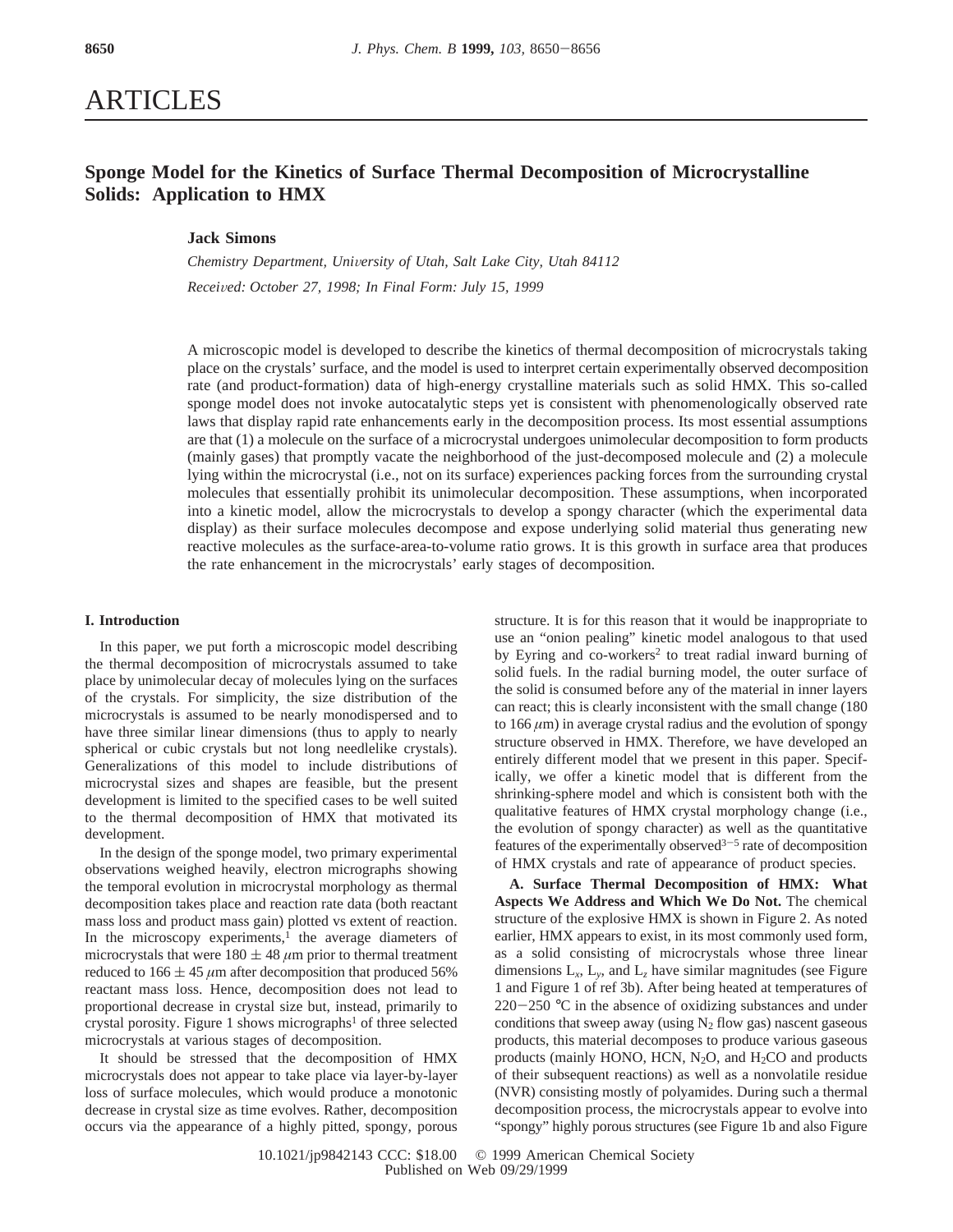

**Figure 1.** (a) Micrographs<sup>1</sup> of HMX microcrystals of dimension  $\approx$ 40 μm prior to thermal treatment. (B, C) Micrographs<sup>1</sup> of two HMX microcrystals of dimension  $\approx 80 \ \mu m$  after thermal treatment adequate to produce 50% (B) and 80% (C) decomposition within the total sample mass. The microcrystals shown in (C) and in (A) are not the same crystals; that is, they are three separate crystals. Their shapes offer some idea of the dispersion within an experimental sample. Their sizes are less than the average size within the sample (ca. 180 *µ*m) because higher quality micrographic pictures could be obtained of somewhat smaller crystals.



**Figure 2.** Chemical structure of HMX, whose surface thermal decay is suggested to undergo unimolecular decomposition initiated by N-NO<sub>2</sub> bond rupture. The melting point of HMX is  $\approx$  278 °C.

1 of ref 3b) whose overall dimensions are not much different from the initial  $L_x$ ,  $L_y$ ,  $L_z$ . As noted above, these observations about the shapes and morphology changes accompanying thermal decomposition are essential to our development of the microscopic model detailed in this paper.

The decomposition of HMX as a function of temperature, pressure, and other reaction conditions and the subsequent reactions of species formed in the initial reaction step among themselves and with remaining HMX are extremely complicated problems. At high pressures and under conditions of strong confinement, secondary reactions involving gaseous species produced in earlier reaction steps come into play because these gases are confined rather than swept away. At higher temperatures, the net reaction rate may be fast enough to render temperature control (e.g., keeping *T* constant) nearly impossible. Moreover, the finite thermal conductivity of the HMX crystal can give rise to strong temperature gradients within the crystal and can cause molecules within (i.e., not only on the surface) to decompose. All of these complicating features render the experimental parameters of such highly reactive and explosive materials difficult to control. This, in turn, makes the interpretation of the experimental data and theoretical modeling fraught with problems. In ref 5 is given an excellent survey of how various rate data can give rise to a wide range of activation energies (*E*\*) and preexponential factors (*A*) which, through kinetic compensation, all are consistent with measured rates. In ref 4, HMX reactions that occur in the solid, liquid, and gas phases are addressed and an excellent overview of what is thought about how HMX decomposes under various conditions is offered. And, as noted earlier, in ref 3, a wealth of data showing the time evolution of various products of HMX decomposition is given.

Although many of the issues treated in refs  $3-5$  are of fundamental importance to achieving a full picture of all the reactions involved in HMX's decay to its final, most stable, product species, in this paper we are by no means attempting to address all of them. Because of the daunting complexity of the full kinetics scheme, *we decided to focus on modeling a limited set of experimental data* for which the control of temperature seems to be reasonably in hand and for which the accumulation of gaseous products is unlikely to produce high pressures (and thus domination of secondary reactions). *Specifically, we offer a model of the thermal decay of surface molecules to produce initial products* (i.e., not products of subsequent reaction steps) that promptly vacate the decay site. Before describing our model, it is helpful to briefly review findings from three laboratories that have played especially important roles in characterizing the decomposition kinetics of HMX. We stress that *our model is focused on decomposition taking place on the crystal surface and is aimed at reproducing the morphology changes and rate-*V*s-fraction decomposition data that characterize many experimental findings*.

In 1996, Tarver et al.<sup>4</sup> proposed a three-step model for the thermal decomposition of HMX in which (a) HMX undergoes unimolecular C-N and N-N bond breaking (with activation energy  $E^* = 52.7$  kcal/mol and preexponential factor  $A = 1.4$ energy  $E^* = 52.7$  kcal/mol and preexponential factor  $A = 1.4 \times 10^{21}$  s<sup>-1</sup>) to form methylene nitramine H<sub>2</sub>CNNO<sub>2</sub> followed by (b) weakly exothermic unimolecular decomposition of these fragments to yield  $H_2CO + N_2O$  or  $HCN + HNO_2$  (with  $E^* =$ 44.1 kcal/mol and  $A = 1.6 \times 10^{16} \text{ s}^{-1}$ , followed by (3) very exothermic bimolecular gas-phase reactions to produce  $N_2$ ,  $H_2O$ , CO<sub>2</sub>, CO, etc. (with  $E^* = 34.1$  kcal/ mol and  $A = 1.6 \times 10^{12}$ s-1). The various activation energies and *A* factors were extracted from measurements carried out under various gasconfinement conditions (i.e., for step a at low confinement such that secondary gaseous reactions do not dominate, for step b at higher gas confinements, and for step c using gas-phase rate data on the species produced in step b as they react to produce the very stable species of step c). If this picture of HMX decomposition were complete, one would expect that activation energies and *A* factors extracted from experimental probes carried out as a function the extent of crystal decomposition would decrease as the extent of reaction varies, and the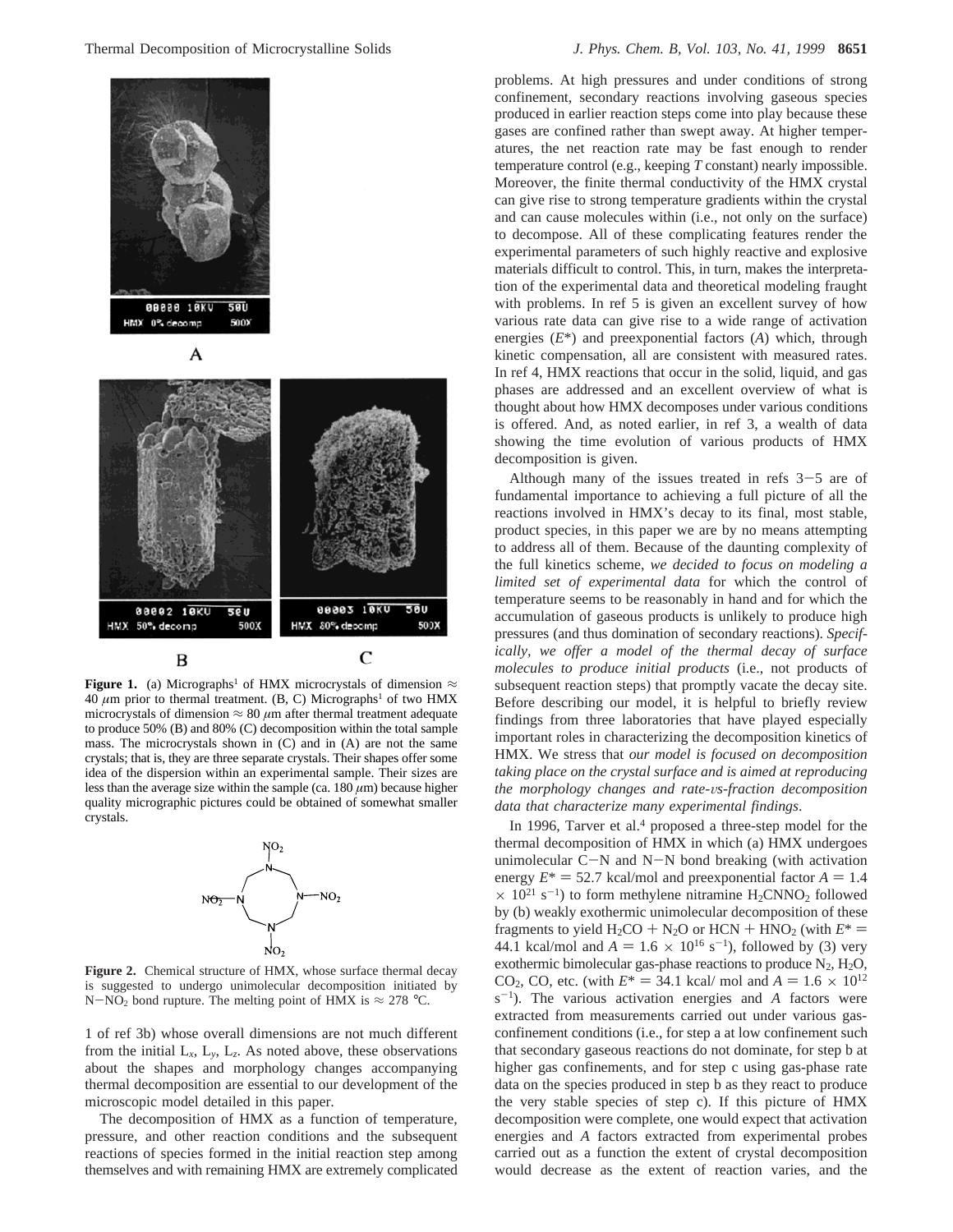activation energy and *A* factor observed in the early stages of reaction should be close to  $E^* = 52.7$  kcal/mol and  $A = 1 \times$  $10^{21}$  s<sup>-1</sup>.

A wide range of experimental data have been interpreted by Behrens et al.<sup>3</sup> in terms of a model in which solid HMX undergoes induction, acceleratory, and decay stages and thus is suggested to involve an autocatalytic reaction mechanism. The initial decay of HMX is thought to produce a catalytic intermediate which then lowers the activation barrier to subsequent thermal decomposition and causes the reaction to accelerate. Again, if this model were fully correct, one would expect the measured activation energy to be high in early stages of decomposition and to decrease as the reaction accelerates.

In 1994, Brill et al.<sup>5</sup> offered an insightful overview of the state of affairs having to do with the measured activation energies and *A* factors for HMX (solid, liquid, and gas) decomposition. That article points out that a very wide range of *E*\* and *A* values have been reported, which makes it difficult to know which values relate to which steps in the complex series of reactions that certainly give rise to the transformation of HMX ultimately to  $N_2$ ,  $H_2O$ ,  $CO_2$ ,  $CO$ , and NVR.

Wight and co-workers have measured initial decomposition rates<sup>1</sup> and obtained an activation energy of  $35 \pm 3$  kcal/mol. This particular activation energy (35 kcal/mol), which is used in the present simulations, lies within the range of the values discussed in ref 5, but it should be stressed that this specific choice has little or no affect on the sponge model's ability to duplicate the "shape" of the experimental rate-vs-fraction decomposition data or the changes in crystal morphology that accompany decomposition. Only the absolute magnitude of the rates depend on the choice of activation energy; the characteristic shape of these rate plots (see, for example, Figures 4 and 6 in ref 3b where a large number of such plots are displayed) do not depend on *E*\* or *A*.

To summarize, the sponge model put forth in this paper focuses on the unimolecular decomposition of solid-state HMX molecules lying on the surface of the microcrystals and *not* on any subsequent reactions of gas or solid species formed after the first unimolecular step. Such a model produces a functional form for the rate of HMX decomposition vs fraction decomposition  $\alpha$  that (a) agrees well with the multitude of such plots displayed, for example, in Figures 4 and 6 of ref 3b, (b) displays rate acceleration for small  $\alpha$  and rate decay for large  $\alpha$  without introducing any autocatalytic steps, and (c) uses one set of *E*\* and *A* values that remain constant as ranges from 0 to 1.0. Moreover, the model explains the spongy morphology of the crystals (see, for example, Figure 1 and Figure 1 of ref 3b) that develops as decomposition occurs.

**B. An Empirical Rate Law That Has Been Used To Fit Rate Data.** The rate of loss of reactant HMX molecules, probed as the rate of total mass loss of a sample containing many microcrystals, has been examined experimentally and found empirically to fit a rate expression of the form<sup>6</sup>

$$
rate = k \alpha (1 - \alpha) \tag{1}
$$

where a is the degree of decomposition, ranging from  $\alpha = 0$  at  $t = 0$  to  $\alpha = 1$  as  $t \rightarrow \infty$ , and the rate is expressed in terms of the rate of change in  $\alpha$ . Many examples of such rate measurements for HMX and their plots vs  $\alpha$  are shown in Figures 4 and 6 of ref 3b. The essential features of these plots are rates that rise rapidly to a maximum (usually below  $\alpha = 0.5$ ) and then fall more slowly toward zero. It should be noted that eq 1 predicts a maximum rate at  $\alpha = 0.5$ , whereas the data of, for example, ref 3 show maximum rates for  $\alpha \le 0.5$ . Hence, there

is reason to believe that the rate expression of eq 1 is not entirely correct; as will be seen shortly, the sponge kinetic model put forth here gives (from first principles, not by assumption) a rate law similar to eq 1 but skewed such that the peak rate occurs for  $\alpha \leq 0.5$ .

**C. Rate Parameters** *A* **and** *E***\*.** In carrying out the simulations whose results are reported below, we employed a rate coefficient  $k = A \exp(-E^* / RT)$  with an activation energy of  $35 \pm 3$  kcal/mol for HMX and an *A* factor of  $A = 1 \times 10^{12}$  $s^{-1}$ . The value  $E^* = 35 \pm 3$  kcal/mol is in the range known for the dissociation energy of the  $N-NO<sub>2</sub>$  bond that may be the first bond broken in HMX's decomposition.7 As noted earlier, the particular choice of *E*\* and *A* parameters does not affect how the sponge model duplicates the shapes of the rate-vs- $\alpha$ plots or the evolution of spongy character in the microcrystals; these parameters only affect the absolute values of the computed rates.

**D. Basic Assumptions of Our Microscopic Model.** In this paper, we offer a molecule-level microscopic model whose predictions (a) are consistent with the visually observed morphology changes in microcrystalline HMX illustrated in Figure 1 and the shape of the rate profile graphs shown in Figures 4 and 6 of ref 3b and (b) does not require the introduction of any bimolecular or autocatalytic mechanism. We term this the "sponge model" because of the observed porous, spongy nature taken on by the HMX crystals as they decompose.

This *model uses a lattice description* of the HMX molecules' local environment and expresses the rate of loss of HMX molecules in terms of (a) a unimolecular rate coefficient k having a *fixed E*\* value and a *fixed A* factor and (b) the number of "active" HMX molecules at any time *t* during the thermal decomposition.

An active HMX molecule is *defined* as one with at least one of its four  $N-NO<sub>2</sub>$  units not surrounded by other crystalline HMX molecules, and it is assumed that only these active molecules are able to undergo unimolecular decay to produce nascent gases and NVR. This model thus assumes that crystal packing forces provide sufficient hindrance to inhibit the decomposition process and that, until this hindrance is relieved by loss of at least one of the surrounding crystal HMX molecules, further decay of the crystal cannot proceed.

At the beginning of a microcrystal's decay, only its surface HMX molecules are active because only they can have  $N-NO<sub>2</sub>$ groups exposed. However, as surface molecules decompose and uncover HMX molecules in underlying crystal layers, thus generating pits that lead to pores throughout the microcrystal, these underlying crystal molecules can become active. According to our model, it is the erosion of underlying layers (N.B., *not* in a layer-by-layer manner characteristic of Eyring's shrinking-sphere model) that ultimately leads to the spongy porous nature of the decomposing HMX, and *it is the change in surface area-to-*V*olume ratio* accompanying increased porosity *that causes* the increase in active molecules and thus *the acceleration in decomposition rate as time proceeds*.

#### **II. Description of the Sponge Model and Its Rate Law**

**A. Microcrystal Size and Shape.** We begin by modeling a macroscopic sample of solid HMX as consisting of *N* identical microcrystals each of which contains *n*<sup>0</sup> HMX molecules and each of which is (nearly) cubic with volume  $v_0$ . Clearly, N $v_0$  is the total volume of such a sample (ignoring the space occupied by voids and cracks), N*n*<sup>0</sup> is the total number of HMX molecules it contains,  $6(v_0)^{2/3}$  is the initial surface area of each microcrystal,  $(Nv_0/Nn_0) = v_0/n_0$  is a "molecular volume" characteristic of the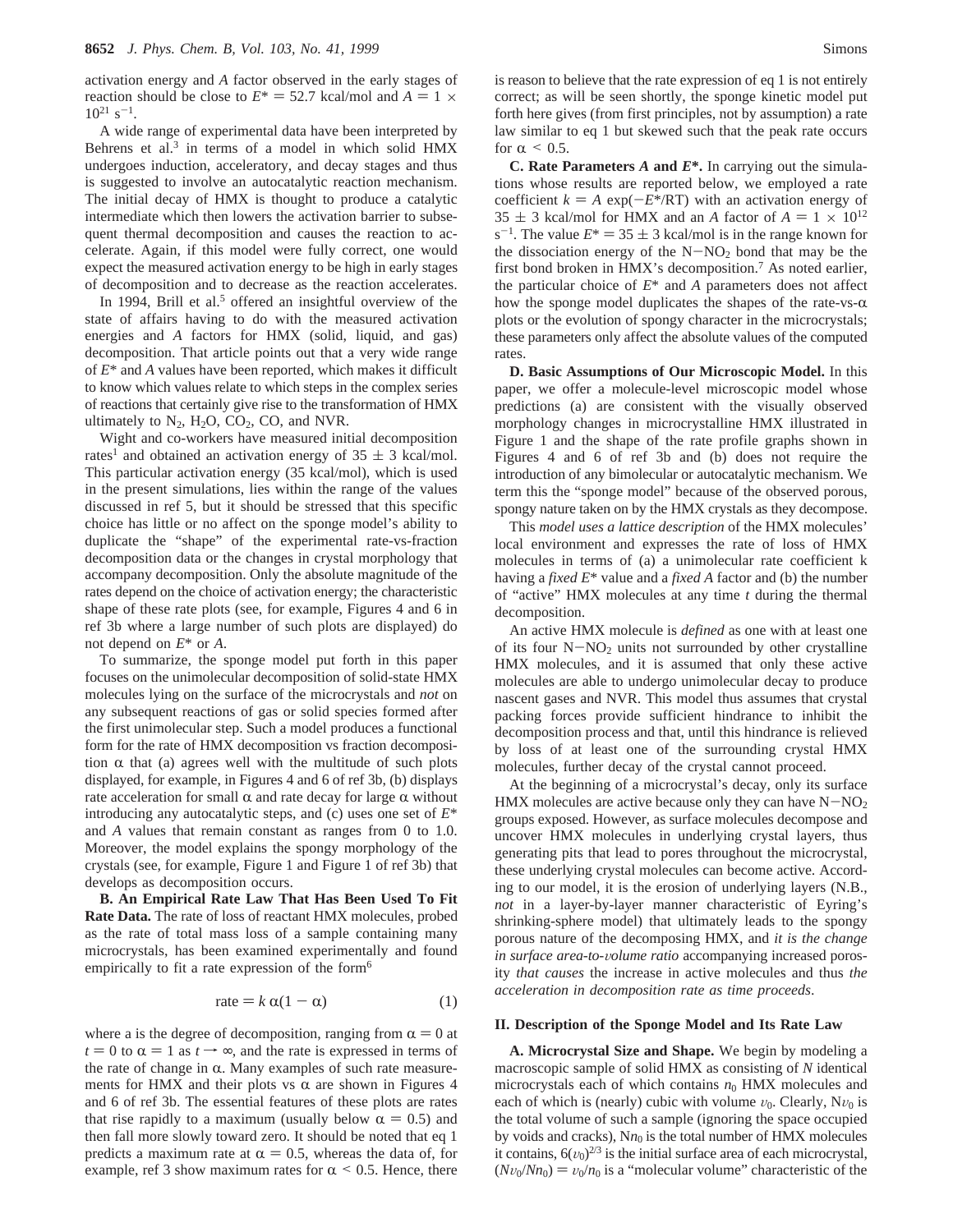compound HMX and its crystal structure, and *N* depends on the initial granularity of the HMX sample.

It should be stressed that we do not consider build up of gaseous products surrounding the HMX microcrystals; once an HMX molecule undergoes  $N-NO_2$  bond rupture, it is assumed to have produced whatever (intermediate or final product) gases and NVR species it generates with the gases assumed to have vacated the neighborhood of the just-decomposed HMX molecule. Thus, issues of what goes on in the spaces between microcrystals, within cracks or voids inside microcrystals, and in the gas surrounding the sample are ignored in our treatment.

**B. Active Molecules and Crystal Packing Geometry.** We view the crystalline packing of the HMX molecules in the following terms: (a) Each molecule lying totally *within* the crystal (i.e., not on the surface) is surrounded by near-neighbor HMX molecules that offer sufficient crystal packing forces to render unimolecular decomposition impossible because none of its four  $N-NO<sub>2</sub>$  bonds is capable of rupturing (except under very high-energy conditions). (b) Not all of the surrounding molecules provide direct contact with an  $N-NO<sub>2</sub>$  group of a given HMX molecule, so the number of nearest neighbors is *not* equal to the number of  $N-NO<sub>2</sub>$  bonds that are inhibited. For example, in HMX, there are four equivalent  $N-NO<sub>2</sub>$  bond sites per HMX molecule, but there are more than four nearest neighbors (depending on the crystal phase one is in) to a given HMX molecule. (c) We denote by  $C$  the number of  $N-NO<sub>2</sub>$ bonds that can be inhibited by neighbor HMX molecules, and we use *D* to label the number of nearest neighbor molecules each HMX has *within* the crystal. Clearly, *D* will be larger than *C*, and for HMX, *C* is 4.

A *surface* HMX molecule may have fewer than *C* molecules surrounding its  $N-NO<sub>2</sub>$  bonds. Such surface molecules form the initial  $(t = 0)$  members of the species deemed *active* in our model (i.e., we assume that any molecule surrounded by a full set of *C* bond-blocking neighbors experiences sufficient inhibition of its N-N bond stretching to prevent breaking of any such bond). For a crystal that has not yet undergone any decomposition, there would be

$$
n_{\text{act}}(t=0) = 6n_0^{2/3} \tag{2}
$$

active molecules because only the surface molecules (there are  $6n_0^{2/3}$  of them if the microcrystal is viewed as consisting of  $n_0$ cubic molecules each with volume  $v_0/n_0$  that exist on the surface of area  $6\nu_0^{2/3}$ ) are active for the initial crystalline material.<br>C. Unimolecular Decomposition Rate for an Act

**C. Unimolecular Decomposition Rate for an Active Molecule.** A *fundamental assumption* of our model is that any HMX molecule surrounded by *C* blocking neighbors cannot undergo N-N bond rupture initiated decomposition and any HMX molecule surrounded by fewer than *C* neighbors blocking its N-N bond sites will decompose at a rate characterized by a unimolecular rate coefficient

$$
k = A \exp(-E^* / RT) \tag{3}
$$

It should be noted that we do not incorporate any influence of the crystal packing on either the activation energy *E*\* or the unimolecular *A* factor (i.e., we use an *E*\* and *A* which are consistent with  $N-NO<sub>2</sub>$  bond energetics of isolated HMX molecules). In other words, the decay of an HMX molecule at one site is assumed to have no energetic or *A*-factor influence over HMX molecules at other sites, except that decay of the first molecule may expose  $N-NO<sub>2</sub>$  groups of other molecules that had previously been surrounded by *C* blocking neighbors.

**D. Development of the Sponge Kinetics Equations.** Early in the thermal decay of each microcrystal, its surface HMX molecules are the only active molecules, so the initial rate of loss of HMX will be proportional to  $6k n_0^{2/3}$  per microcrystal or  $6Nkn_0^{2/3}$  for the entire sample. However, as the surface molecules begin to erode, molecules in the underlying layers begin to become exposed in the sense that they no longer are surrounded by *C* blocking neighbors. As the crystal thus undergoes further decomposition, more and more of its HMX molecules find themselves activated as they lose one or more of their *C* blocking neighbors. Eventually, all of the remaining molecules have become active and remain so until all molecules have decomposed.

To formulate this decay in terms of a set of kinetics equations, we consider the active molecules within the HMX crystal at a time t, and we ask how many active molecules will decay and how many new active molecules will be formed in a time interval d*t*:

$$
dn_{\text{act}}(t)/dt = -kn_{\text{act}}(t) +
$$
  
rate of creation of new active molecules (4)

The *rate of loss* shown in the above kinetic equation is simply the unimolecular decay rate  $kn_{\text{act}}$  and is assumed to have  $k = A$  $\exp(-E^* /RT)$  with  $E^*$  near 35 kcal/mol and *A* near  $1 \times 10^{12}$ s<sup>-1</sup>. For the *rate of creation* of new active molecules, we note that each time an HMX molecule undergoes unimolecular decay and the products of this decomposition promptly leave as gases or form NVR, it vacates a lattice site. This newly vacated lattice site (let us label it  $S_0$ ) has the *potential* for creating new active HMX molecules that had been blocking neighbors to this site. Whether it realizes this potential depends on the instantaneous local crystal packing situations of the neighbor sites.

*<sup>a</sup>*. *<sup>A</sup>*V*erage-En*V*ironment Approximation*. Probably the most *significant approximation* of our model is made as we describe the instantaneous (i.e., at any time *t* in the decomposition process) environment of any *particular* HMX molecule site in terms of an "average environment" formed by averaging over the instantaneous environments of *all* HMX molecules<sup>8</sup> remaining in the sample. Specifically, the  $S_0$  HMX molecule that has just disappeared had  $C - 1$  blocking neighbors (let us label them  $S_1$  through  $S_{C-1}$ ). The probability (this is where the "average" aspect of our model enters) that any one of the  $C$  -1 sites  $S_1$  through  $S_{C-1}$  contains an HMX molecule is  $n(t)/n_0$ (i.e., the fraction of HMX molecules remaining at time *t*). However, even if a site  $S_k$  ( $k = 1, 2, ... C - 1$ ) is occupied, its HMX molecule will be a *new* active molecule only if *all C* blocking sites surrounding  $S_k$  had been occupied prior to decay of the HMX molecule in  $S_0$ . We know that one site (i.e.,  $S_0$ ) itself) surrounding S*<sup>k</sup>* was occupied, but what about the remaining  $C - 1$  sites? Again, we assume these sites are each occupied with an average probability of  $(n(t)/n_0)$ , so the probability that all  $C - 1$  blocking neighbor sites of  $S_k$  are occupied after the molecule at S<sub>0</sub> decomposes is  $(n(t)/n_0)^{C-1}$ . Combining these assumptions about the instantaneous environment of an HMX molecule that has just undergone unimolecular decay, we can write the net rate of change of active HMX molecules as

$$
dn_{\text{act}}(t)/dt = -kn_{\text{act}}(t) + kn_{\text{act}}(t)(C-1)(n(t)/n_0)(n(t)/n_0)^{C-1}
$$
\n(5)

*b*. *Kinetics Equations for Loss of HMX*. Within this kinetic model, the total rate of loss of HMX molecules per microcrystal is given by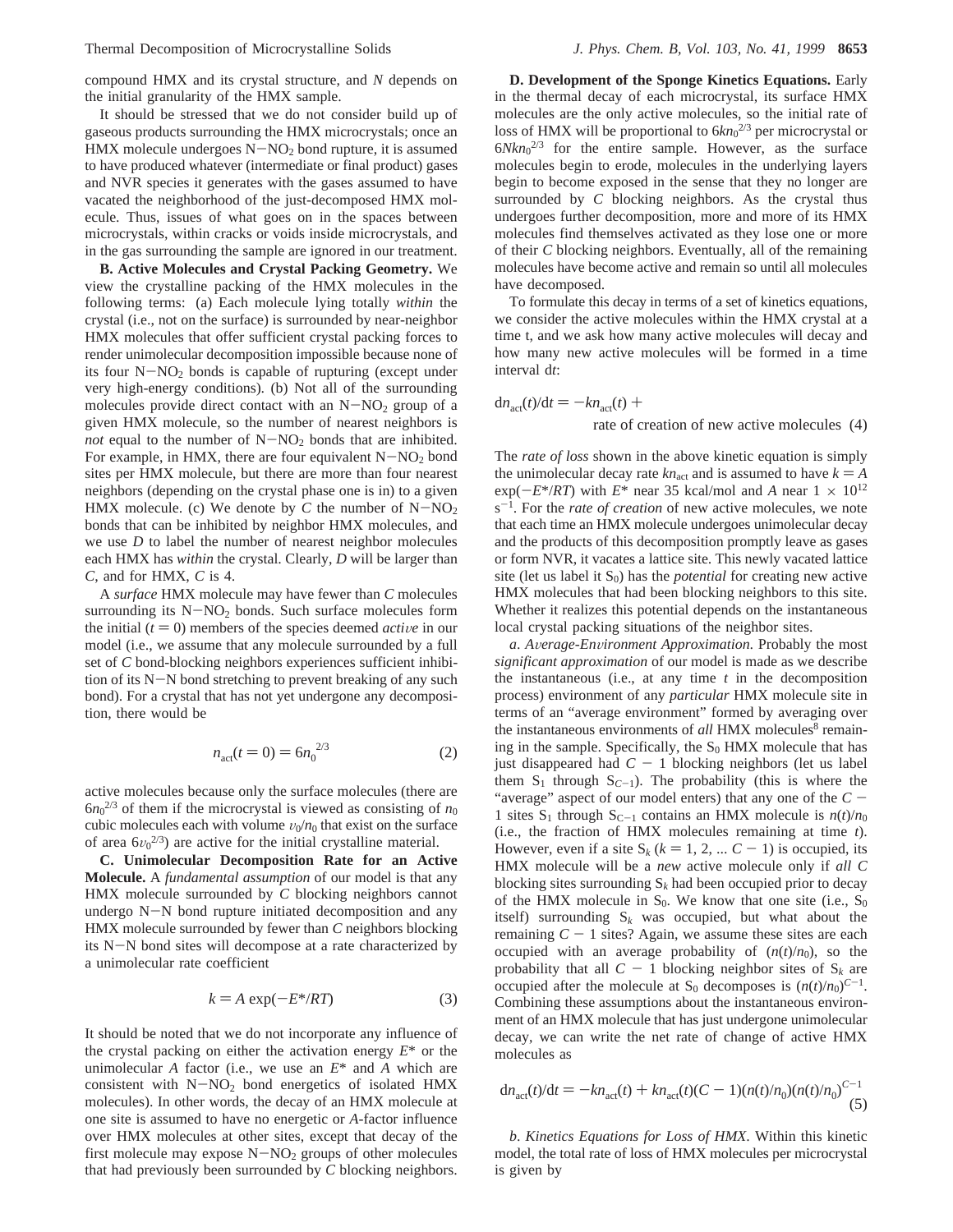$$
dn(t)/dt = -kn_{act}(t)
$$
 (6)

The total rate of loss of reactant molecules is given as

$$
dn_{\text{tot}}/dt = Ndn/dt \tag{7}
$$

This set of coupled kinetic equations (eqs 5 and 6) express the sponge model and are to be solved subject to the initial conditions:  $n_{\text{act}}(t = 0) = 6n_0^{2/3}$  and  $n(t = 0) = n_0$ .

#### **III. Examination of Sponge Model Kinetics at Short and Long Times**

Let us begin by considering the equation for the rate of change of the number of active molecules. The expression for  $dn_{\text{act}}/dt$ contains a negative first and a positive second term. The two terms combine at short times (when  $n(t)/n_0 \approx 1$ ) to produce a net positive rate

$$
dn_{\text{act}}/dt = k(C - 2)n_{\text{act}} \tag{8}
$$

while, at long times (when  $n(t)/n_0 \ll 1$ ), the first term dominates to produce a net negative rate

$$
dn_{\text{act}}/dt = -kn_{\text{act}} \tag{9}
$$

This observation is at the heart of understanding why the rate of decomposition of an HMX sample has the shape shown in Figures 4 and 6 of ref 3b.

**A. Short-Time Kinetics.** The solution to the short-time equation for  $n_{\text{act}}$ , subject to the initial condition  $n_{\text{act}}(t = 0)$  =  $6n_0^{2/3}$  is

$$
n_{\text{act}}(t) = 6n_0^{2/3} \exp[(C - 2)kt] \tag{10}
$$

Using this result for  $n_{\text{act}}$  in the equations for  $dn(t)/dt$  gives

$$
n(t) = n_0 - (6n_0^{2/3}/(C-2))\left[\exp[(C-2)kt] - 1\right] \tag{11}
$$

Notice that the sponge model predicts that  $n_{act}$  should grow and *n* should decrease exponentially with time and with equal shorttime exponential rate coefficients given by

$$
k_{\text{short-time}} = (C - 2)k \tag{12}
$$

Notice also that the rate of loss of reactants d*n*/d*t* and the fraction of reactant molecules that have decomposed  $\alpha$  can be related since

$$
-dn/dt = k6n_0^{2/3} \exp[(C-2)kt]
$$
 (13)

and

$$
\alpha = 1 - n(t)/n_0 = (6n_0^{-1/3}/(C-2))[\exp[(C-2)kt] - 1]
$$
\n(14)

so

$$
-\mathrm{d}n/\mathrm{d}t = kn_0(C-2) \alpha + k(6n_0^{2/3})
$$
 (15)

The latter result states that the rate when plotted versus the fraction a should begin, near  $\alpha = 0$  or  $t = 0$ , at a value  $k(6n_0^{2/3})$ <br>corresponding to the rate of decay of the surface species only corresponding to the rate of decay of the surface species only. The rate should then *grow linearly with*  $\alpha$  but *with* a *slope equal to kn* $_0$ ( $C - 2$ ); this slope reflects the number of newly activated molecules that accompany thermal decomposition of one HMX molecule through the  $n_0(C - 2)$  factor (i.e., one HMX molecule is lost, but  $C - 1$  new active HMX molecules are created).

The expression giving  $\alpha$  as a function of time suggests that  $\alpha$  should initially grow exponentially with time from  $\alpha = 0$  at  $t = 0$  and with an exponential coefficient of  $(C - 2)k$ . The development to follow shows that  $d\alpha/dt$  should pass through a maximum and return to zero with a long-time exponential falloff coefficient of *k*.

**B. Approximately When Will the Rate Maximize?** Before moving on to consider the long-time solutions to the kinetic equations and how to "connect" the short- and long-time expressions, it is interesting to ask at what time  $t^*$  will  $n_{\text{act}}$  equal *n* when both are approximated by their short-time expressions. This time, and the value of  $n_{\text{act}}$  at that time, are expected to offer important characterizations of the material when the rate of decomposition is highest. Setting  $n_{\text{act}}(t)$  equal to  $n(t)$  produces

$$
\exp[(C-2)kt^*] = \binom{1}{6}n_0^{1/3} + \frac{1}{C-2}\left[\frac{1}{1} + \frac{1}{C-2}\right] \approx \frac{1}{6}n_0^{1/3}(C-2)/(C-1) \tag{16}
$$

for the equation giving *t*\* in terms of *C*, *k*, and the initial number of molecules,  $n_0$ . The number of active molecules existing at *t*\* is

$$
n_{\text{act}}(t^*) = n_0(C - 2)/(C - 1) = n(t^*)
$$
 (17)

the fraction reacted at this time,  $\alpha(t^*) = 1 - n(t^*)/n_0$ , is given by

$$
\alpha(t^*) = 1/(C - 1) \tag{18}
$$

and the rate of loss of reactants at *t*\* is

$$
-\mathrm{d}n/\mathrm{d}t = kn_{\mathrm{act}}(t^*) = kn_0(C-2)/(C-1)
$$
 (19)

Most of the rate vs  $\alpha$  data shown in Figures 4 and 6 of ref 3b for HMX seem to peak below  $\alpha = 0.5$ , which would imply a *C* value of above 3, in line with earlier remarks about steric effects in HMX's four equivalent N-N bonds for which *<sup>C</sup>* should be 4. The expression for the rate at *t*\* suggests that most (because  $(C - 2)/(C - 1) = \frac{2}{3}$ ) of the initial molecules become activated within the time  $t^*$ . The expression for  $\alpha(t^*)$  suggests that the percent decomposition at the peak rate should be independent of *k*, sample size, and crystal size, and should depend only on crystal packing factors (through  $1/(C - 1)$ ). However, the time *t*\* required to reach the peak rate should depend also depend on *k* and *n*0. These predictions can and should be subjected to further experimental tests.

**C. Long-Time Kinetics.** Returning to the sponge kinetics equations and considering the equation for  $n_{\text{act}}$  at times long enough for the ratio  $(n(t)/n_0)^{C-1}$  to be neglected compared to unity, one arrives at

$$
dn_{\text{act}}/dt = -kn_{\text{act}} \tag{20}
$$

which has the solution

$$
n_{\text{act}}(t) = n_{\text{act}}(t') \exp[-k(t - t')]
$$
 (21)

where  $t'$  is some (long) time for which  $n_{\text{act}}$  is known. Notice that the exponential decay of  $n_{\text{act}}$  at long times is predicted by the sponge model to occur with a rate coefficient

$$
k_{\text{long-time}} = k \tag{22}
$$

that is *not identical* to the rate coefficient  $k_{\text{short-time}} = (C - 2)k$ characterizing the short-time growth. So,  $n_{\text{act}}$  is expected to grow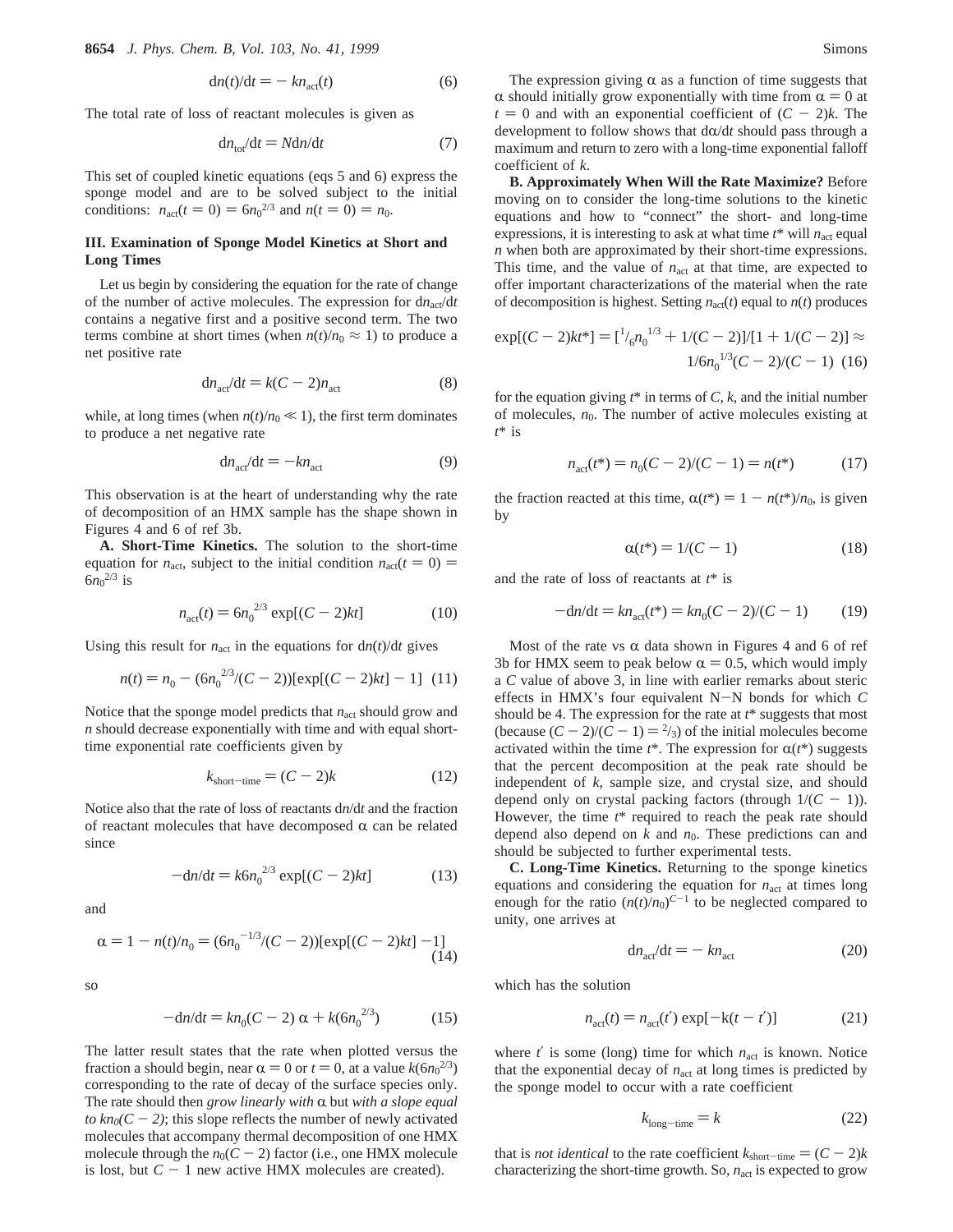rapidly to its maximum value of ca.  $n_0(C - 2)/(C - 1)$  near  $t^*$ and to subsequently decay more slowly from then on.

**D. Connecting the Short and Long Times.** To connect the long-time solution for  $n_{\text{act}}$  to the short-time solution, one would have to have in-hand an analytical expression of  $n_{\text{act}}$  that is valid at short, intermediate, and long times. We do not know of such a solution (N.B., the equations for  $n_{\text{act}}$  and  $n$  are coupled and that for  $n_{\text{act}}$  is highly nonlinear because of the  $(n(t)/n_0)^{C-1}$  factor). Therefore, we choose to use the time at which all of the remaining molecules are expected to be active to (approximately) connect our short- and long-time kinetics. Explicitly, we take  $t' = t^*$  and  $n_{\text{act}}(t') = n_{\text{act}}(t^*) = n(t^*) = n_0(C - 2)$ /  $(C - 1)$ , which then produces

$$
n_{\text{act}}(t) = n_0(C - 2)/(C - 1)\exp[-k(t - t^*)]
$$
 (23)

at long times. Using this result for  $n_{\text{act}}$  in the kinetic expressions for  $dn/dt = -k n_{\text{act}}$  produces the following:

$$
n(t) = n(t^*) \exp[-k(t - t^*)] = n_0(C - 2)/(C - 1)
$$
  
 
$$
\exp[-k(t - t^*)]
$$
 (24)

These (approximate) equations predict that  $n_{\text{act}}$  and  $n$  should decay with identical rate coefficients  $k_{\text{long-time}} = k$ .

Again, it is possible to express the rate of loss of reactant molecules in terms of the percent decomposition at long times by using

$$
-dn/dt = kn_{\text{act}} = kn_0(C-2)/(C-1)\exp[-k(t-t^*)]
$$
 (25)

and

$$
1 - \alpha = (C - 2)/(C - 1) \exp[-k(t - t^*)]
$$
 (26)

so

$$
-\mathrm{d}n/\mathrm{d}t = kn_0(1-\alpha) \tag{27}
$$

for long times and hence as  $\alpha$  approaches unity. These results suggest that a plot of the rate of loss of reactant vs  $\alpha$  should have a *slope of*  $-kn_0$  at long times. Recall that the slope of such a plot at short times is expected to be  $k n_0 (C - 2)$ . The HMX rate vs  $\alpha$  data plotted in Figures 4 and 6 of ref 3b seem to show this behavior; the slope at small  $\alpha$  is steeper than that as  $\alpha$  approaches unity.

**E. Full Numerical Integration of the Kinetics Equations.** *a*. *A Specific Example*. In Figure 3 are shown simulated rates obtained by *numerically* solving the full sponge kinetics equations detailed in section II.D.b using an activation energy  $E^* = 35$  kcal/mol, a preexponential factor of  $A = 1 \times 10^{12}$  $s^{-1}$ , and a number of blocking neighbors of  $C = 4$ . The rate is reported in terms of  $d\alpha/dt$  vs the fraction decomposition  $\alpha$ .

For this particular simulation, an initial microcrystal size corresponding to 10<sup>6</sup> HMX molecules, of which  $6 \times 10^4$  are initially on the surface, was used. Assuming a nearest-neighbor spacing of ca. 8 Å, as in HMX, this corresponds to a microcrystal of only 800 Å on a side, much smaller than the microcrystals used in the experiments. Nevertheless, the solution of the sponge kinetic model shown in Figure 3 possesses features much like those of the experimental rate data given in Figures 4 and 6 of ref 3b. In particular, the rate clearly shows an acceleration at short time and a slower falloff at long time. Moreover, the fraction decomposition at which the maximum rate is reached is similar to what is seen experimentally.

*<sup>b</sup>*. *Impro*V*ement in Treating the Independent Blocking Neighbors*. In the numerical solution of the full kinetic equations (eqs



**Figure 3.** Simulated rate of decomposition of HMX at  $T = 250$  °C obtained by numerical integration of the sponge kinetics equations.



**Figure 4.** Representation of the local environment around an HMX molecule that has one of its  $N-NO<sub>2</sub>$  bonds activated.

5 and 6), the term  $k n_{\text{act}}(t) (C - 1) (n(t)/n_0) (n(t)/n_0)^{C-1}$  giving the rate of gain of active HMX molecules has been altered to achieve a somewhat more quantitatively correct result. Recall from section II.D.a that  $(C - 1)(n(t)/n_0)$  is the number of remaining blocking neighbor sites  $(C - 1)$  times the probability  $(n/n_0)$  that such a site is occupied by an HMX molecule. Then  $(n(t)/n_0)^{C-1}$  is supposed to give the probability that *all* of these  $C - 1$  remaining blocking neighbor sites are also surrounded by a full complement of blocking HMX molecules. The problem is that using the factor  $(n/n_0)^{\tilde{C}-1}$  assumes independent probabilities that each of the remaining blocking molecules has its surrounding sites occupied; this independent probability assumption is not correct as we now attempt to demonstrate using Figure 4.

In Figure 4, the central HMX molecule clearly has one of its  $N-NO<sub>2</sub>$  bonds exposed and hence activated; its  $C - 1 = 3$ remaining N-NO2 bonds are blocked by the lightly shaded neighbor HMX molecules. Each of these 3 lightly shaded blocking neighbors possesses 3 blocking neighbor *sites* of its own (the dark and unshaded sites) plus a fourth neighbor (the central HMX). Hence, one might think there are  $3 \times 3 = 9$ sites that neighbor the three lightly shaded HMX molecules. However, there are only 7 distinct sites because some (the dark sites) serve as potential blocking neighbor sites to more than one lightly shaded HMX. So, averaged over the three blocking neighbors to the central HMX, each of the lightly shaded sites has only  $(7/9)(C - 1) = 7/3$  independent surrounding potential blocking sites.